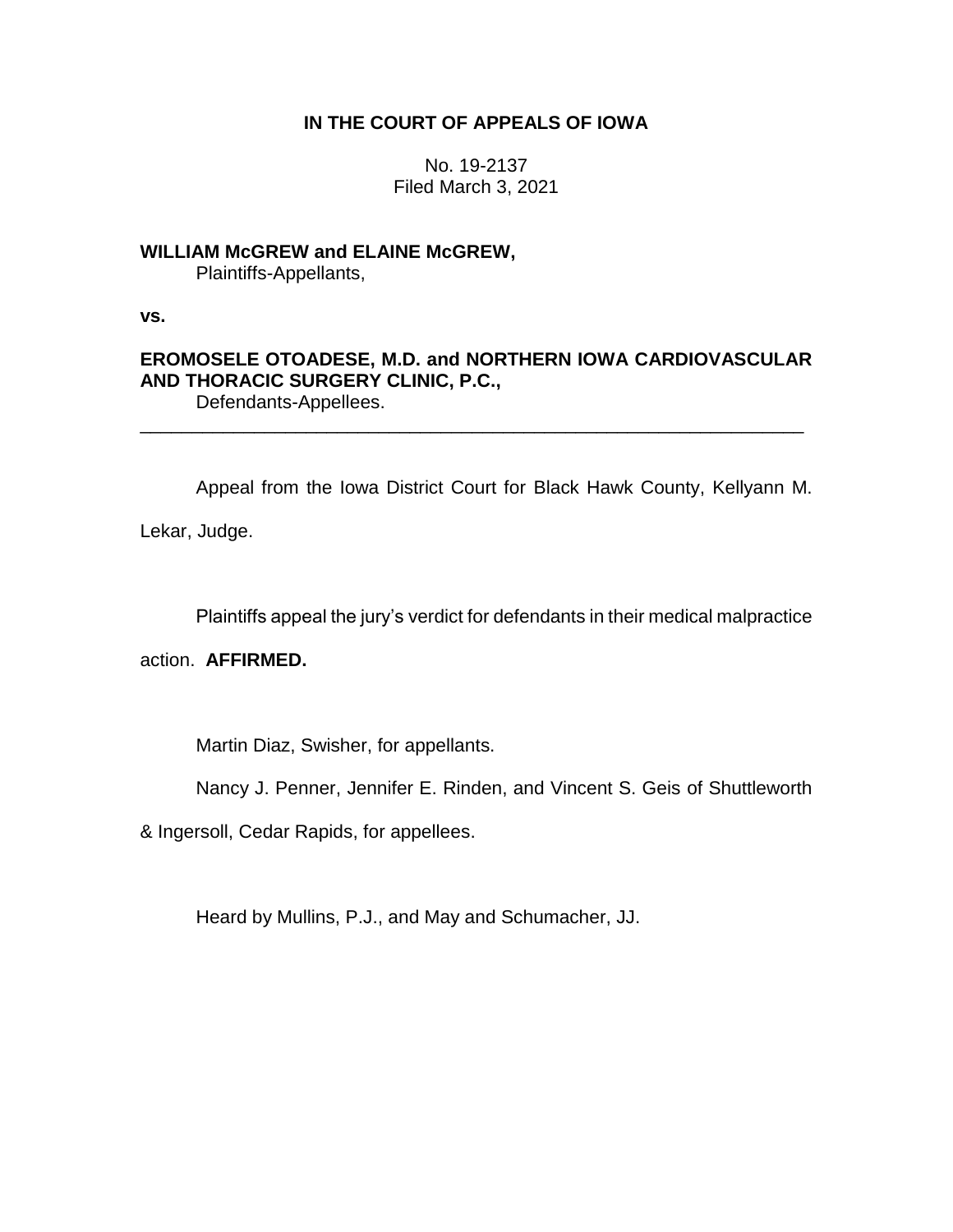#### **SCHUMACHER, Judge.**

 $\overline{a}$ 

William McGrew and his wife, Elaine McGrew,<sup>1</sup> appeal a jury verdict for Dr. Eromosele Otoadese and Northern Iowa Cardiovascular and Thoracic Surgery Clinic,  $P.C.,<sup>2</sup>$  in their medical malpractice action. Because the rules of civil procedure require the disclosure of expert opinions, we conclude the district court did not abuse its discretion by ruling a physician could only testify concerning his treatment of McGrew and not to matters arising before he began treating him. Also, the district court did not abuse its discretion by ruling another physician could not testify in the case, as he did not provide any direct treatment to McGrew. The McGrews did not provide adequate disclosure of the nature of the doctors' expert opinions. We determine the court did not abuse its discretion by ruling the McGrews could not present evidence of Dr. Otoadese's past relationships with a hospital or medical clinic, as the evidence was more prejudicial than probative. We affirm the decision of the district court.

#### **I. Background Facts & Proceedings**

McGrew, who was sixty-nine years old, experienced transient vision problems in his right eye. His ophthalmologist believed the problems could be caused by a cataract but wanted to rule out a vascular cause for the symptoms. McGrew had a bilateral carotid duplex ultrasound, which was inconclusive. McGrew's primary care physician, Dr. John Musgrave, referred him to Dr. Otoadese, who ordered a CT angiogram. Dr. Driss Cammoun interpreted the CT

<sup>&</sup>lt;sup>1</sup> We will refer to William McGrew individually as McGrew and to McGrew and his wife together as the McGrews.

<sup>&</sup>lt;sup>2</sup> We will refer to Dr. Otoadese and Northern Iowa Cardiovascular and Thoracic Surgery Clinic, P.C. together as Dr. Otoadese.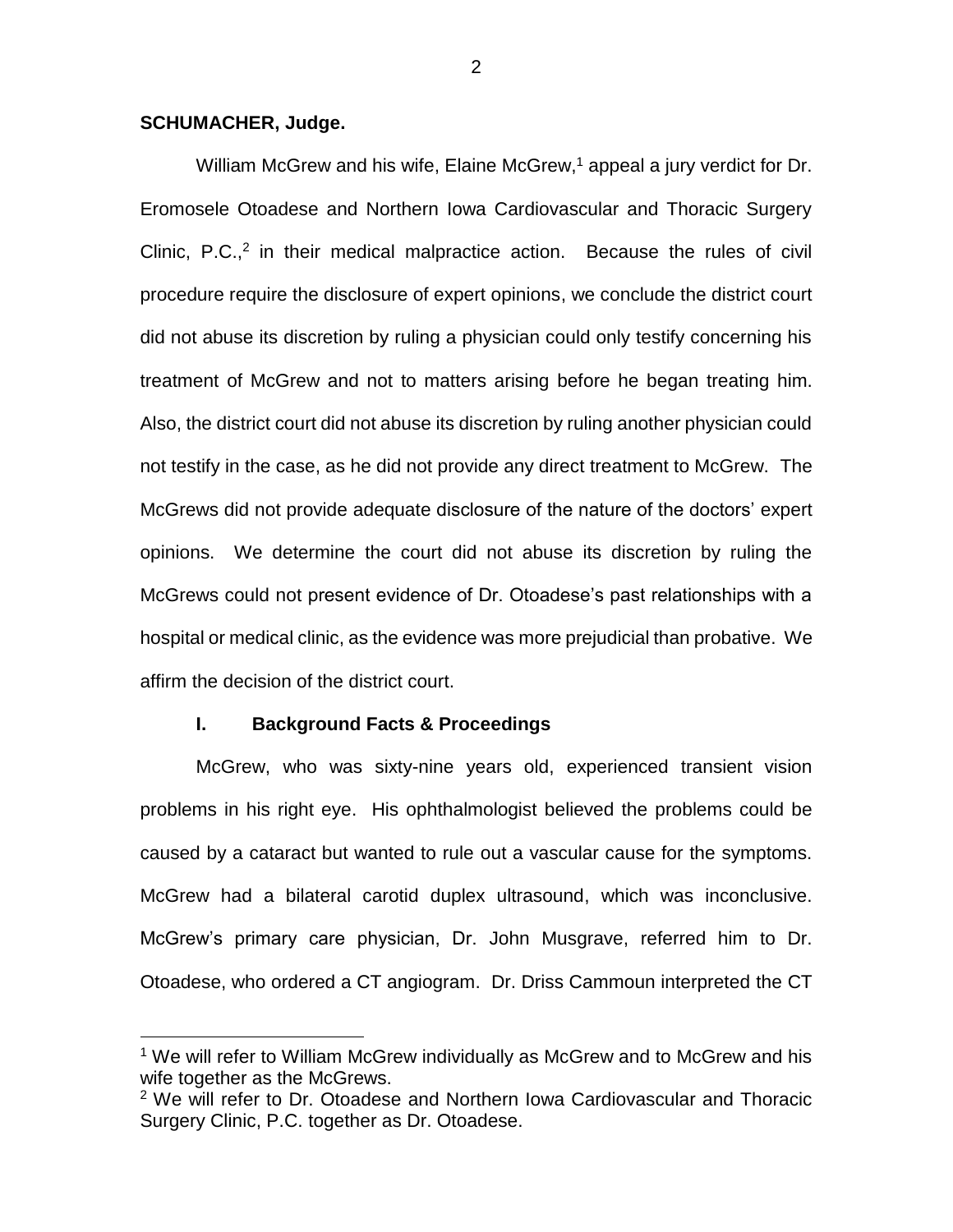angiogram as showing a sixty-five percent stenosis of the right internal carotid artery. Dr. Otoadese interpreted the CT angiogram as showing a severe, at least seventy percent stenosis of the right carotid artery. Based on these interpretations of the CT angiogram, Dr. Otoadese recommended a right carotid endarterectomy to remove plaque from McGrew's right carotid artery, and McGrew agreed to the surgery.

Dr. Otoadese performed the right carotid endarterectomy on September 2, 2014. Following the procedure, McGrew suffered a stroke, resulting in a facial droop and weakness on his left side. The next day, Dr. Otoadese performed a second surgery, but McGrew's condition did not improve.

On September 26, McGrew was seen by Dr. Ivo Bekavac, a neurologist, for a second opinion regarding his condition. Dr. Bekavac concluded the CT angiogram did not show sufficient carotid stenosis for surgery to be recommended. He stated the CT angiogram showed stenosis of approximately forty percent. Dr. Bekavac also concluded the second surgery was not medically indicated, as McGrew had suffered a stroke more than eight hours before the surgery. Dr. Bekavac had no relationship with McGrew prior to the stroke but provided continuing treatment after the stroke occurred.

Dr. Bekavac asked Dr. John Halloran, a radiologist, for his opinion. Dr. Halloran agreed the CT angiogram did not show a sufficient degree of carotid stenosis to recommend a right carotid endarterectomy. Dr. Halloran found the CT angiogram showed McGrew's right carotid artery had thirty-two percent stenosis. Dr. Halloran never provided direct treatment to McGrew.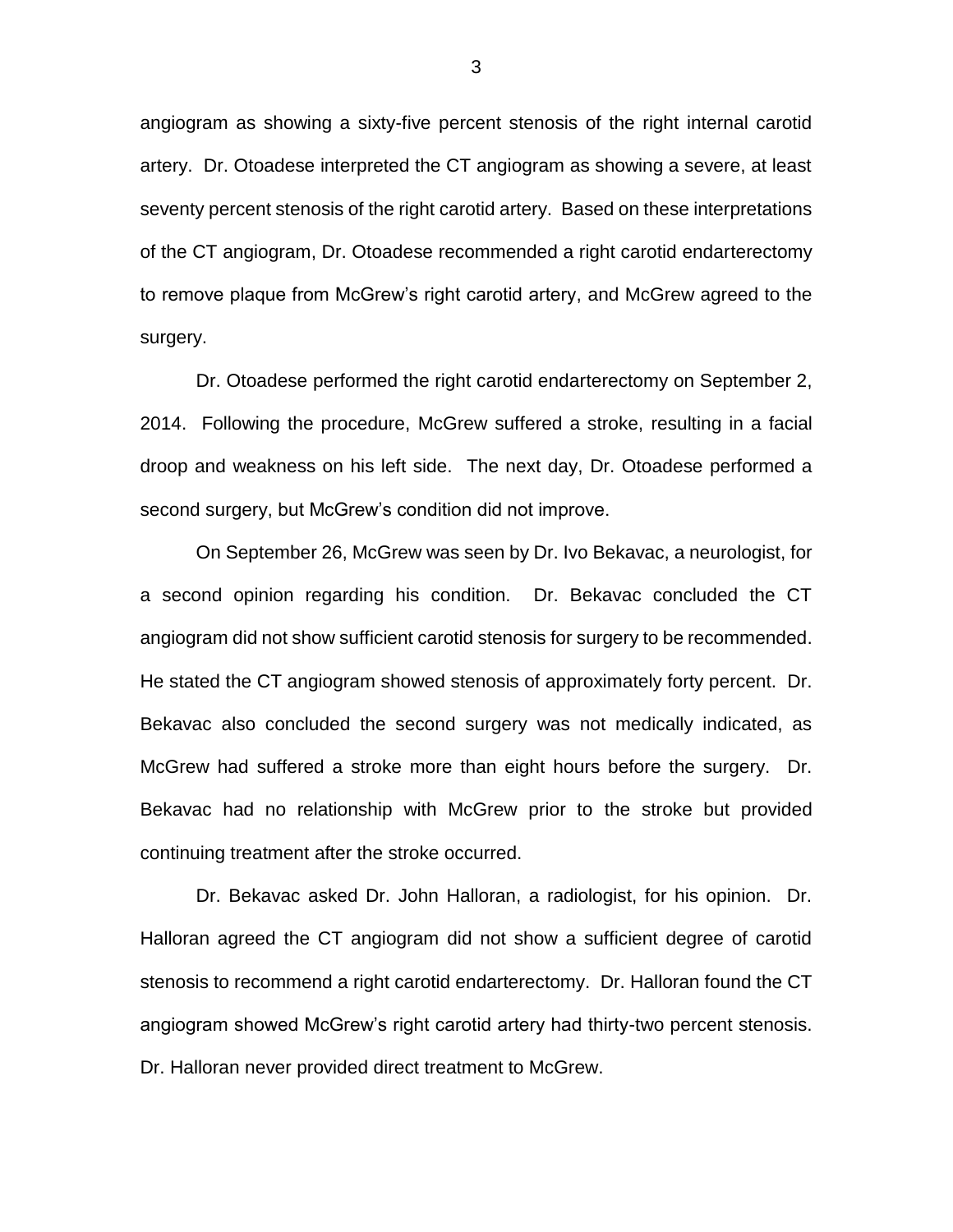On July 29, 2016, the McGrews filed a petition against Dr. Otoadese, alleging medical malpractice.<sup>3</sup> The McGrews claimed Dr. Otoadese recommended and performed an unnecessary medical procedure, which placed McGrew at risk for having a stroke. They claimed Dr. Otoadese did not properly interpret the CT angiogram.

The McGrews' designation of experts, filed on February 6, 2018, included Dr. Bekavac and Dr. Halloran. The designation stated both doctors would be testifying on the applicable standard of care. Dr. Otoadese filed a motion in limine, seeking to exclude the expert opinion testimony of Dr. Bekavac and Dr. Halloran. The district court ruled Dr. Bekavac could testify only about matters relating to his treatment of McGrew. Dr. Bekavac could not give his opinion as to whether the first or second surgery was supported by McGrew's medical condition. The court ruled Dr. Halloran, who had not directly treated McGrew, could not testify.

Dr. Otoadese also sought to exclude evidence relating to other problems he had during his medical career, such as losing privileges at a hospital. The district court ruled this evidence would be precluded as it was irrelevant and unduly prejudicial.

During the trial, the plaintiffs made offers of proof of the testimony of Dr. Bekavac and Dr. Halloran. The jury returned a verdict for the defendants. The McGrews filed a motion for a new trial, claiming the district court abused its discretion by precluding Dr. Bekavac and Dr. Halloran from providing opinion evidence concerning the standard of care. They also claimed the court improperly

 $\overline{a}$ 

 $3$  The petition also named Dr. Cammoun as a defendant. There was a settlement with Dr. Cammoun, and he is no longer a party in the case.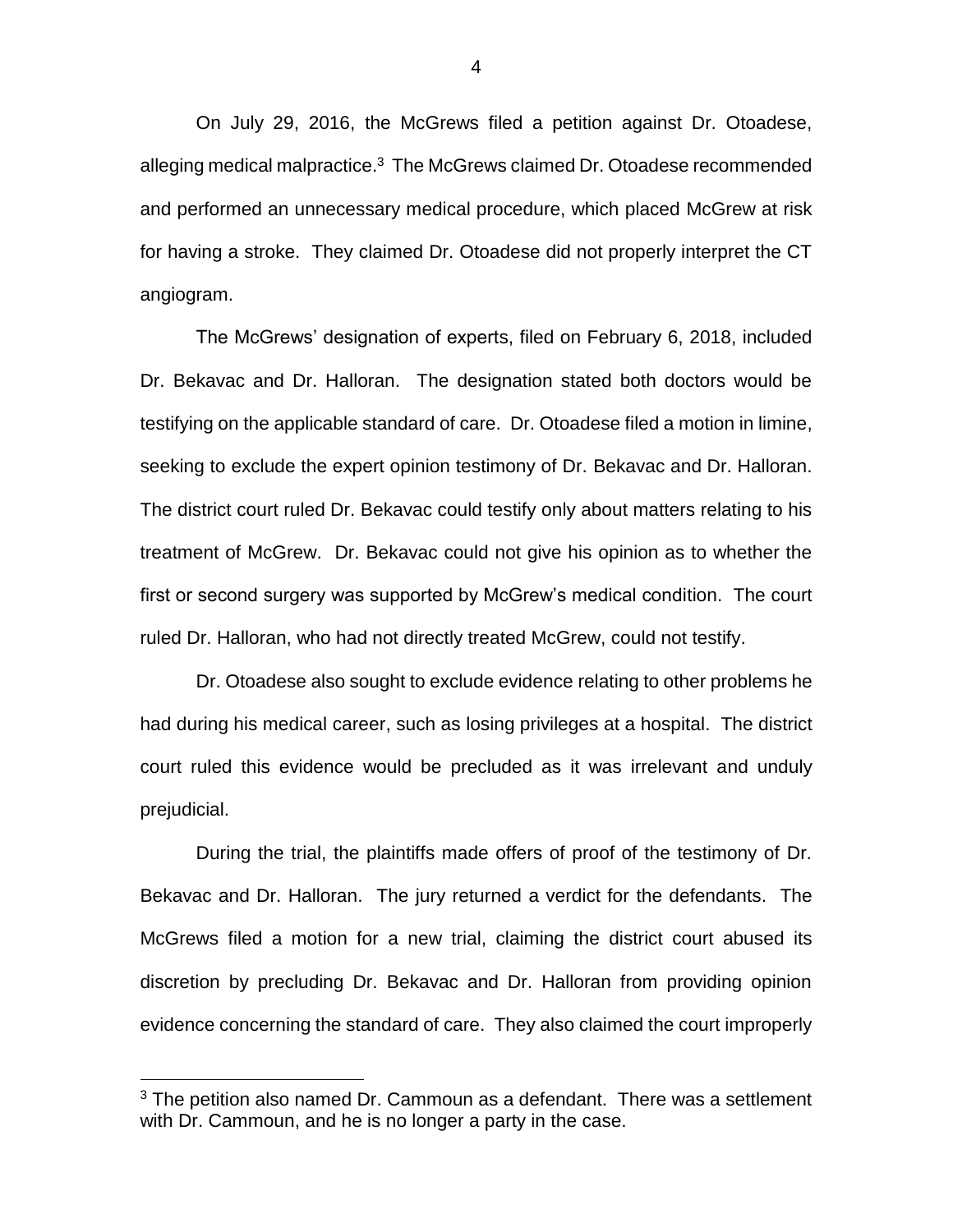prevented cross-examination of Dr. Otoadese's background and work history. The court denied the motion for a new trial. The McGrews now appeal.

#### **II. Expert Witnesses**

The McGrews claim the district court abused its discretion by limiting the testimony of Dr. Bekavac and prohibiting Dr. Halloran from testifying. They assert the court misinterpreted the law concerning the admissibility of expert testimony and they were prejudiced by the court's ruling.

We review the district court's evidentiary rulings for an abuse of discretion. *Homeland Energy Sols., LLC v. Retterath*, 938 N.W.2d 664, 684 (Iowa 2020). There is an abuse of discretion when the court's ruling is based on grounds that are unreasonable or untenable. *Anderson v. Khanna*, 913 N.W.2d 526, 536 (Iowa 2018). "A ground is unreasonable or untenable when it is 'based on an erroneous application of the law.'" *Id.* (citation omitted).

The district court relied on *Hansen v. Central Iowa Hospital Corp*., 686 N.W.2d 476, 485 (Iowa 2004). In *Hansen*, a plaintiff failed to designate her treating physician as an expert witness in accordance with Iowa Code section 668.11 (2001). 686 N.W.2d at 480. The supreme court noted that a treating physician "ordinarily is not required to formulate [an opinion on causation] in order to treat the patient." *Id.* at 482. Under the facts in *Hansen*, the physician "formed his causation opinions as a *treater*." *Id.* The court determined the physician could give his opinion testimony on causation arising from treating the plaintiff, as the opinion was not "formulated as a retained expert for purposes of issues in pending or anticipated litigation." *Id.*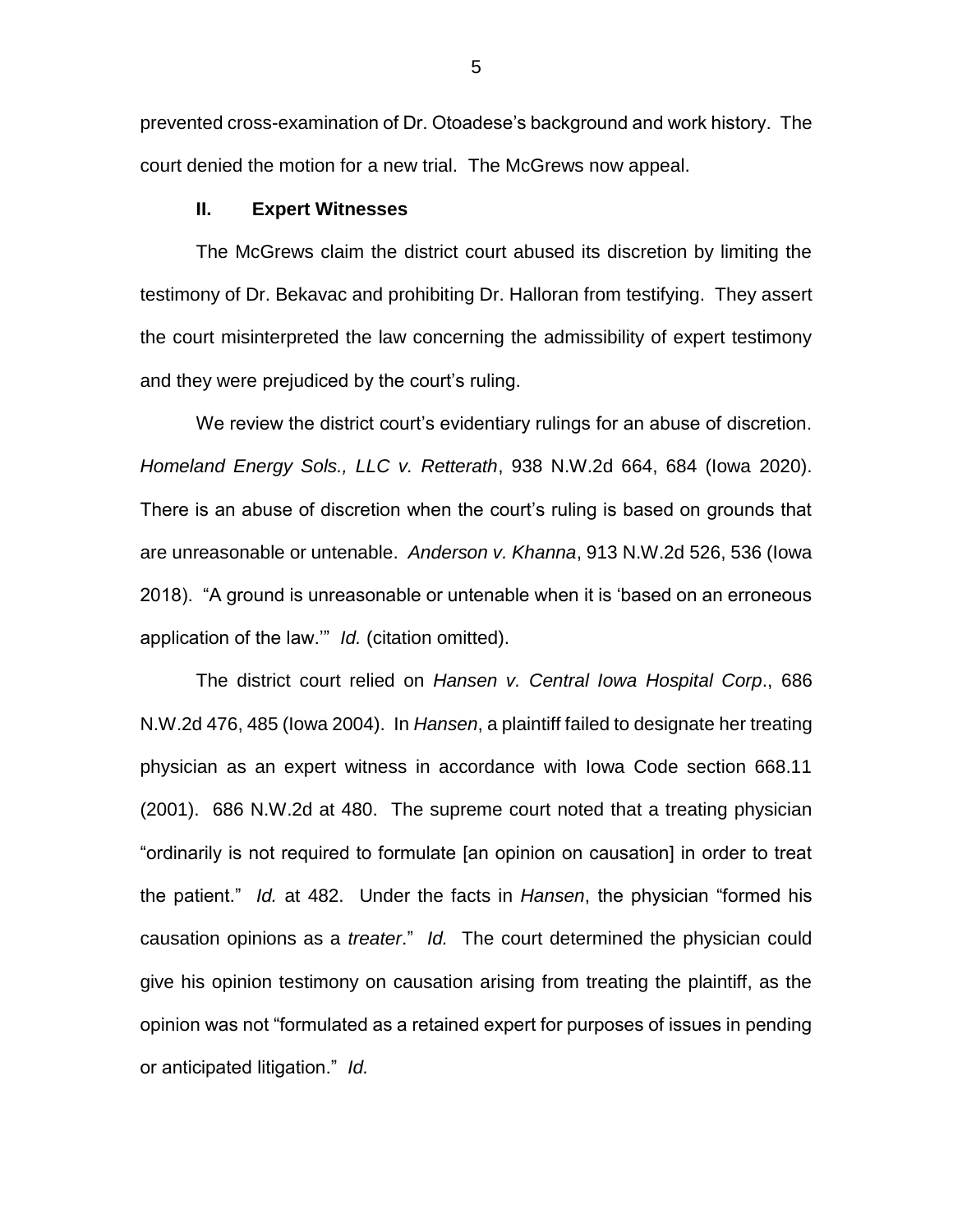The opinions of Dr. Bekavac and Dr. Halloran concerning whether Dr. Otoadese should have performed the right carotid endarterectomy to remove plaque did not arise from treating McGrew. At the time Dr. Bekavac and Dr. Halloran arrived at their opinions, the surgery had already been performed. Their opinions as to whether the degree of stenosis of the right internal carotid artery warranted surgery did not affect the treatment of McGrew. Unlike the factual situation in *Hansen*, the physicians did not arrive at their opinions as a necessary part of the treatment of McGrew, and we conclude they were not treating physicians. *See* 686 N.W.2d at 482; *Sherrick v. Obstetrics & Gynecology Specialists, P.C.*, No. 17-0939, 2018 WL 5846055, at \*4 (Iowa Ct. App. Nov. 7, 2018) (finding a physician's opinion was inadmissible because it did not relate to the care provided to the plaintiff). We conclude the district court properly determined Dr. Bekavac and Dr. Halloran could not testify as treating physicians.

Under Iowa Rule of Civil Procedure 1.500(2)(a), a party must disclose the identity of expert witnesses. *McConkey on behalf of B.M. v. Huisman*, No. 18- 1399, 2019 WL 3317373, at \*3 (Iowa Ct. App. July 24, 2019). Concerning Dr. Bekavac and Dr. Halloran, the McGrews assert the district court "erroneously focused on their status as treating care providers rather than the fact that they had been fully disclosed as expert witnesses." They state that rather than looking at whether Dr. Bekavac and Dr. Halloran were treating physicians, the court should have considered whether or not the doctors were properly disclosed as expert witnesses. The parties do not dispute that the McGrews advised Dr. Otoadese that they planned to call Dr. Bekavac and Dr. Halloran as witnesses.

6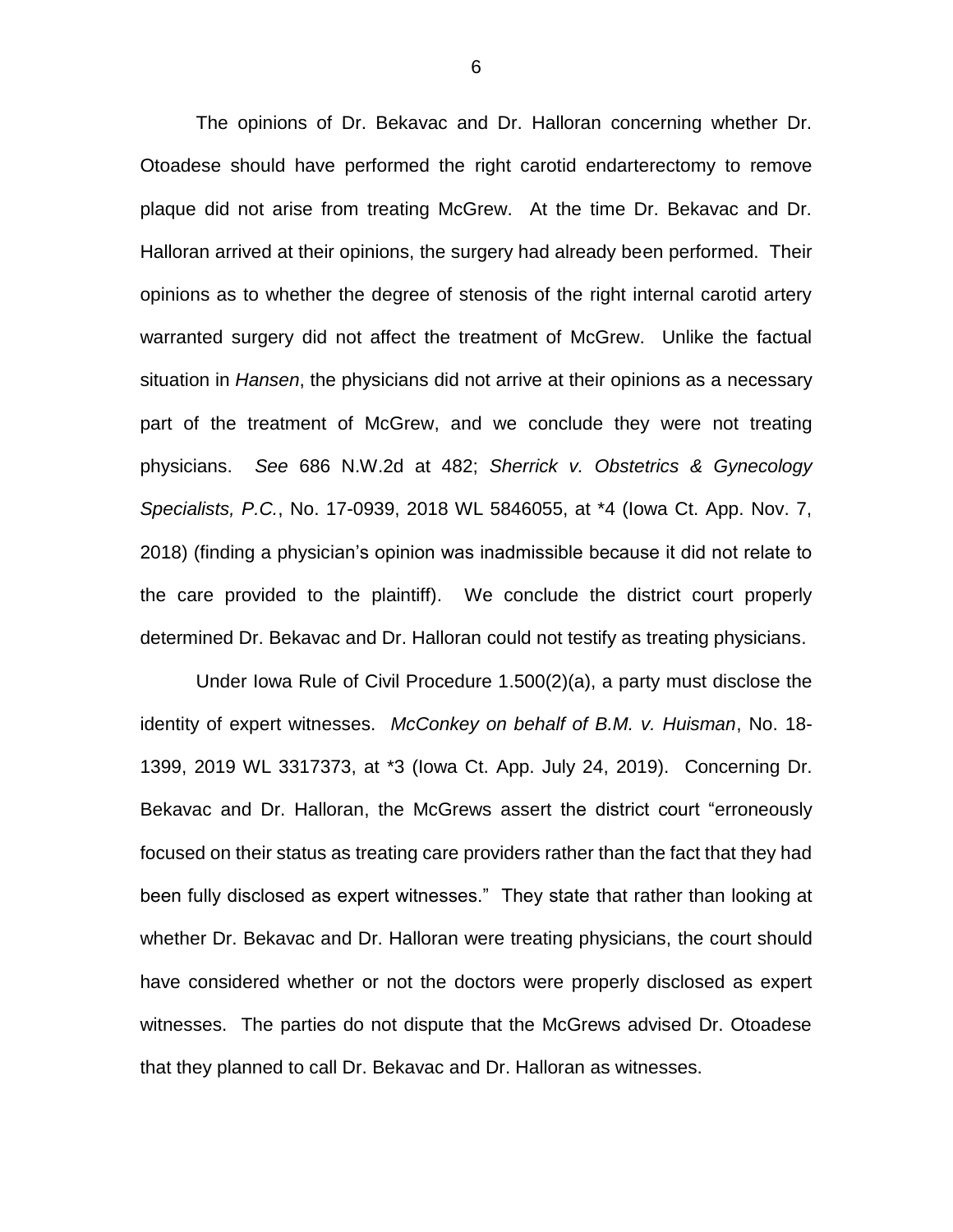In addition to the identity of an expert witness, a party must disclose the opinions held by an expert the party expects to call as a witness. Iowa R. Civ. P. 1.500(1). Dr. Otoadese sought to exclude the testimony of Dr. Bekavac and Dr. Halloran because they did not disclose the opinions they sought to introduce during the trial. The McGrews claim that in addition to properly disclosing that they intended to call Dr. Bekavac and Dr. Halloran as expert witnesses, they appropriately disclosed the proposed testimony of the doctors. If a physician assumes a role in litigation analogous to that of a retained expert, the rules pertaining to discovery of an expert's opinion apply. *Day by Ostby v. McIlrath*, 469 N.W.2d 676, 677 (Iowa 1991).

"[T]he application of [rule 1.508, concerning discovery of an expert witness's opinions] does not necessarily depend on the label or role of the physician. Instead, it hinges on the reason and time frame in which the underlying facts and opinions were acquired by the physician." *Morris-Rosdail v. Schechinger*, 576 N.W.2d 609, 612 (Iowa Ct. App. 1998). The Iowa Supreme Court has stated:

The disclosure requirements of rule 1.508 are generally limited to physicians retained as experts for purposes of litigation or for trial. However, "even treating physicians may come within the parameters of rule [1.508] when they begin to assume a role in the litigation analogous to that of a retained expert." This will occur if the treating physician focuses more on the legal issues in pending litigation and less on the medical facts and opinions associated in treating a patient.

*Eisenhauer ex rel. T.D. v. Henry Cty. Health Ctr.*, 935 N.W.2d 1, 22 (Iowa 2019) (citations omitted). Thus, under *Eisenhauer*, the question is not whether a witness has been retained as an expert, but rather whether the witness has "assume[d] a role in the litigation analogous to that of a retained expert." *Id.*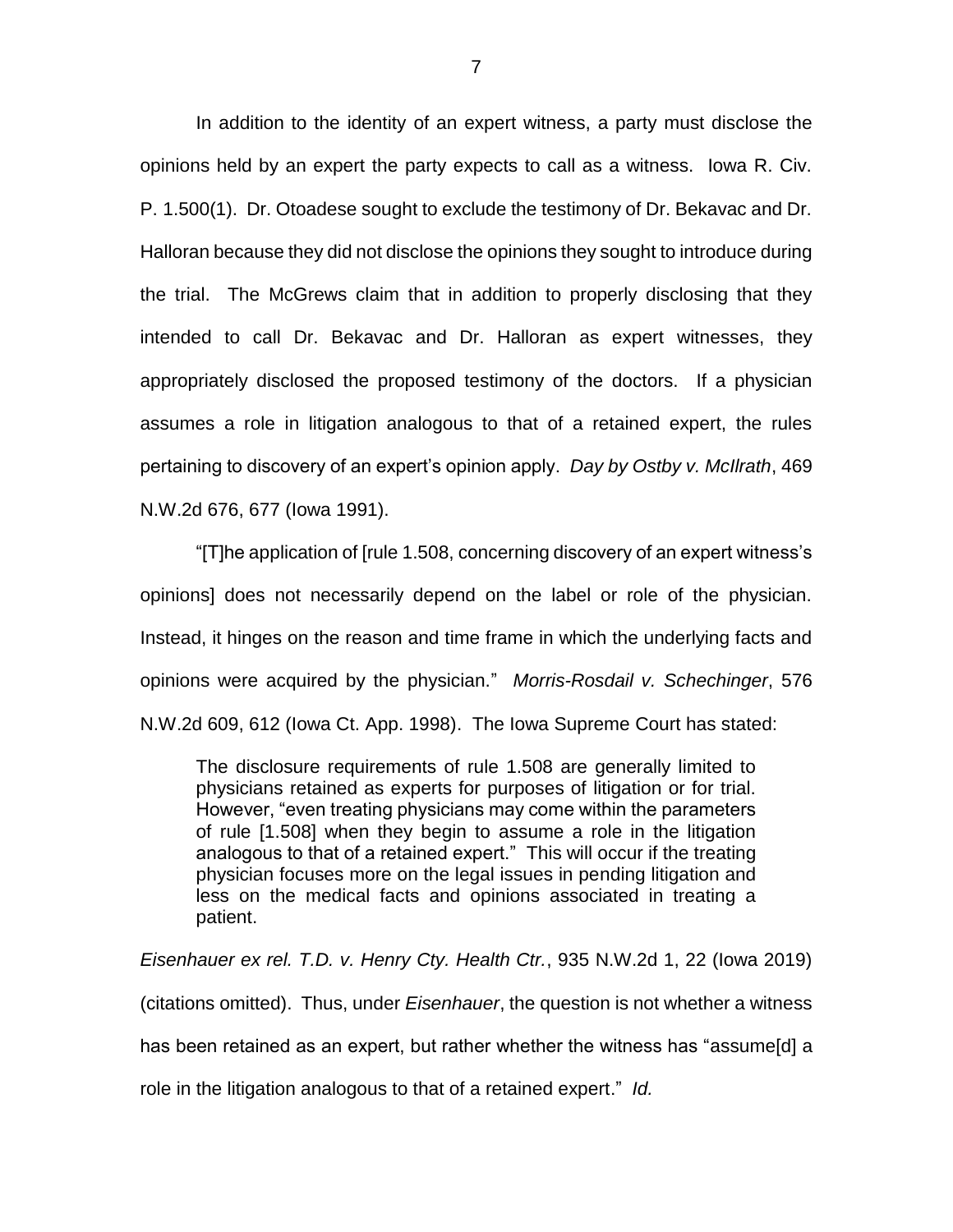A doctor has taken a role analogous to that of a retained expert witness if the "physician focuses more on the legal issues in pending litigation and less on the medical facts and opinions associated in treating a patient." *Id.* Dr. Bekavac and Dr. Halloran were expected to testify concerning the degree of stenosis in McGrew's right carotid artery and whether Dr. Otoadese was negligent in recommending a right carotid endarterectomy. These opinions were relevant to pending litigation and not to the treatment of McGrew, as the opinions arose after the treatment had occurred.

We find Dr. Bekavac and Dr. Halloran had taken "a role in the litigation analogous to that of a retained expert." *See id*. For this reason, the rules pertaining to discovery of an expert's opinion applied to them. *See Day by Ostby*, 469 N.W.2d at 677.

Dr. Otoadese asserts the doctors did not submit medical reports under rule 1.500(2)(b). The district court found the doctors were not required to prepare a written report under Iowa Rule of Civil Procedure 1.500(2)(b).<sup>4</sup> Rule 1.500(2)(b) applies to witnesses who are retained or specially employed to provide expert testimony. *Stellmach v. State*, No. 15-2105, 2017 WL 1735618, at \*9 (Iowa Ct. App. May 3, 2017).

Even if Dr. Bekavac and Dr. Halloran were not required to submit an expert report under rule 1.500(2)(b), we find they were subject to the requirements for the

 $\overline{a}$ 

<sup>4</sup> Rule 1.500(2)(b) provides:

Unless otherwise stipulated or ordered by the court, this disclosure must be accompanied by a written report—prepared and signed by the witness—if the witness is one retained or specially employed to provide expert testimony in the case or one whose duties as the party's employee regularly involve giving expert testimony.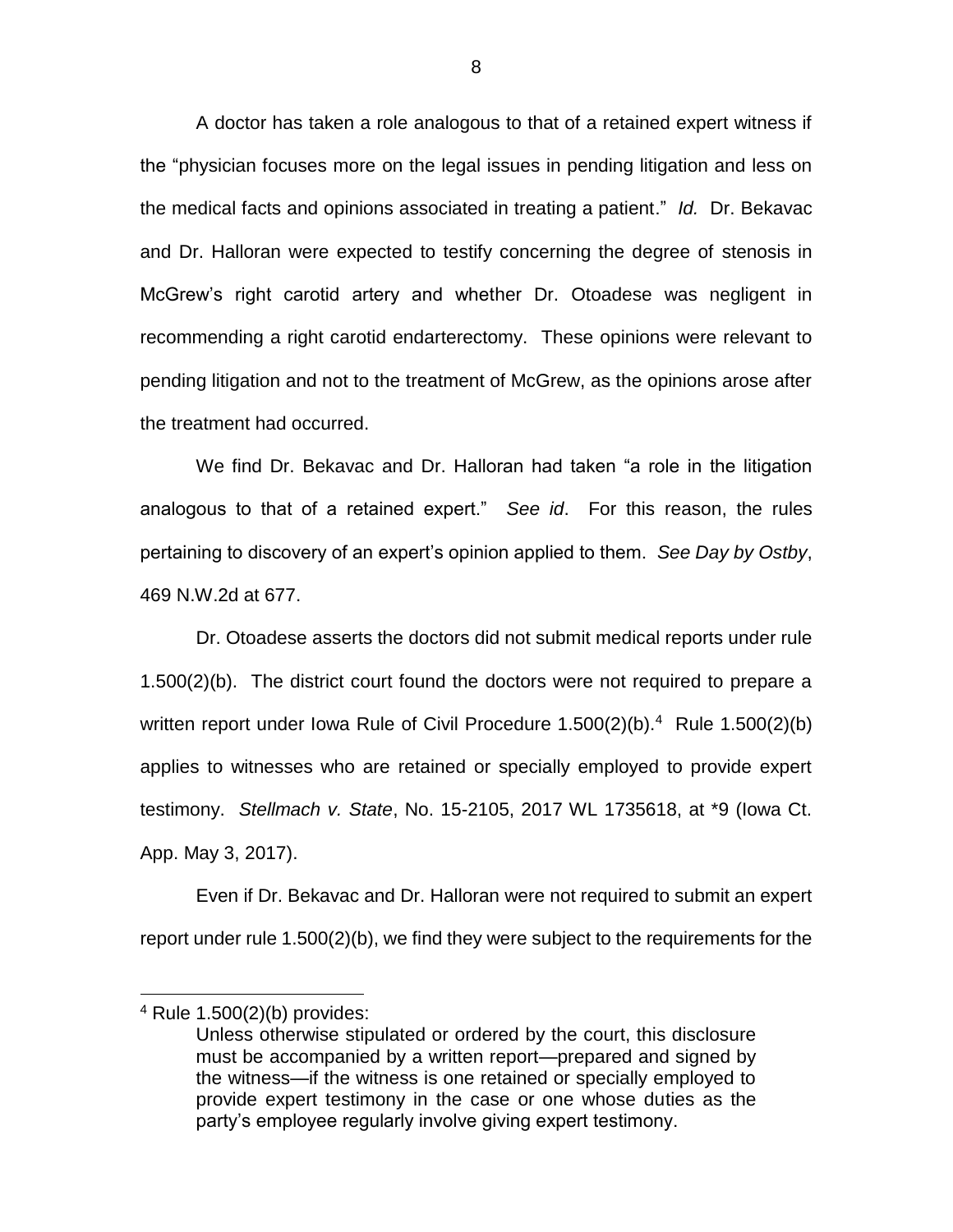discovery of expert witness opinions under rule 1.500(2)(c). Rule 1.500(2)(c) applies to expert witnesses who are not required to provide a written report. The rule provides:

Unless otherwise stipulated or ordered by the court, if the witness is not required to provide a written report, this disclosure must state:

(1) The subject matter on which the witness is expected to present evidence under Iowa Rules of Evidence 5.702, 5.703, or 5.705.

(2) A summary of the facts and opinions to which the witness is expected to testify.

Iowa R. Civ. P. 1.500(2)(c). A physician designated as an expert is expected to

"disclose[ ] a summary of facts and opinions to which he was expected to testify."

*See Eisenhauer*, 935 N.W.2d at 21 (citing Iowa R. Civ. P. 1.500(2)(c)(2)).

The exact nature of the doctors' opinions was unknown to the parties.

Counsel for plaintiffs indicated he did not have access to the two doctors.<sup>5</sup> Defense

counsel then stated, "Well, for heaven sakes, if he doesn't have access to them, I

certainly don't." The purpose of the expert witness discovery rules is to "avoid[ ]

surprise to the opposing party and to allow the parties to formulate their positions

on as much evidence as is available."<sup>6</sup> *Faris v. City of Iowa Falls*, No. 12-0696,

2013 WL 988634, at \*5 (Iowa Ct. App. Mar. 13, 2013).

 $\overline{a}$ <sup>5</sup> The McGrews acknowledge Dr. Bekavac and Dr. Halloran were not retained experts, counsel stating:

They were treating physicians. That's how we looked at them. And I certainly couldn't control them. If I wanted to retain them, I wouldn't have been able to retain them. They had chosen on their own that this is how they wanted to deal with it, and they weren't going to do anything other than that.

 $6$  The depositions of Dr. Bekavac and Dr. Halloran were scheduled but were later cancelled by the defense.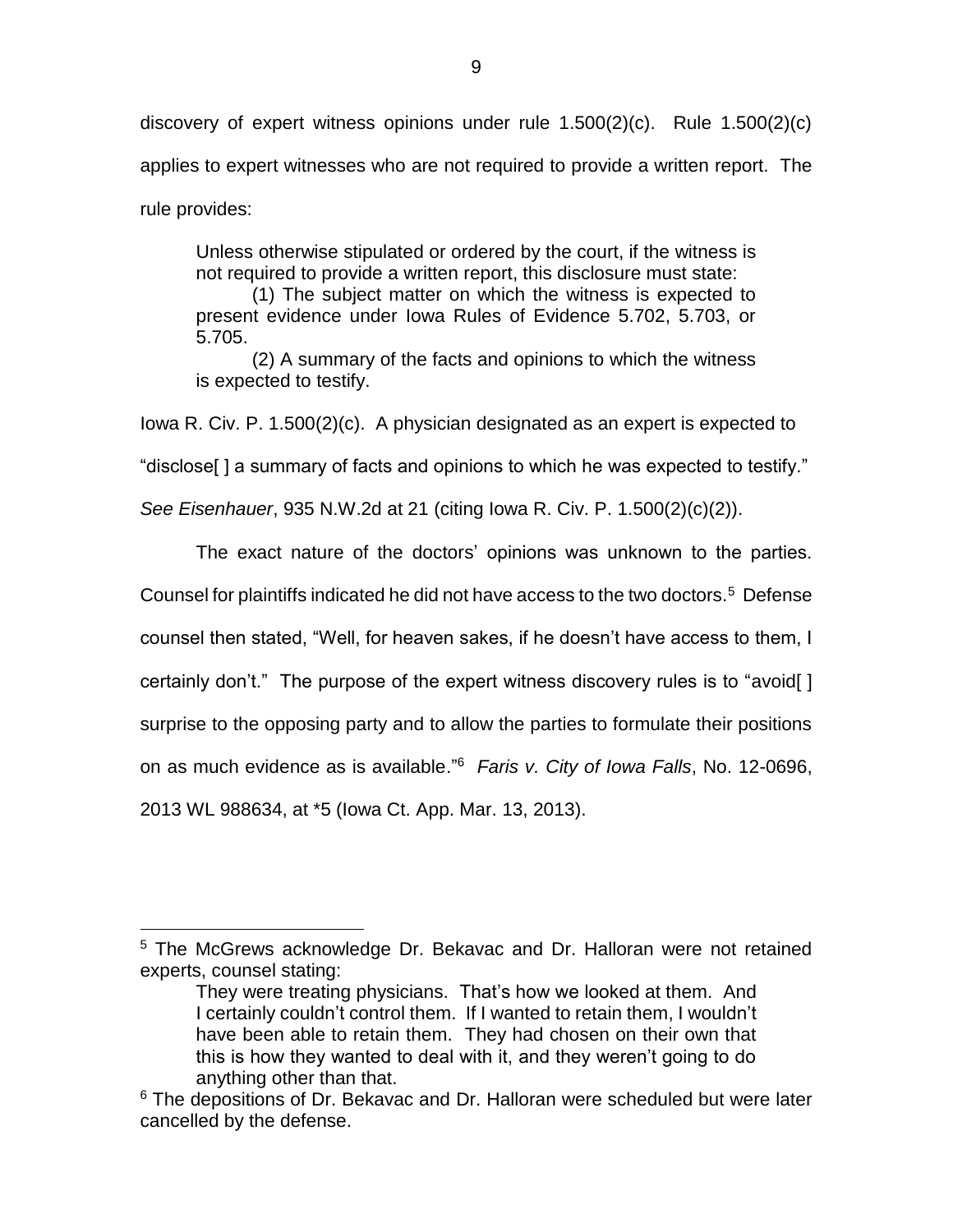We conclude the district court did not abuse its discretion by ruling Dr. Bekavac could only testify concerning his treatment of McGrew, not to matters arising before he began treating him. Also, the court did not abuse its discretion by ruling Dr. Halloran could not testify in the case, as he did not provide any direct treatment to McGrew. The McGrews did not provide adequate disclosure of the nature of the doctors' opinions. We affirm the court's rulings on these issues.

### **III. Defendant's History**

The McGrews assert the district court abused its discretion by limiting their ability to cross-examine Dr. Otoadese regarding his qualifications. They wanted to impugn Dr. Otoadese's credibility by presenting evidence to show he voluntarily surrendered his hospital privileges to perform open-heart surgery as part of a settlement with a local hospital and had not performed open-heart surgery since 2009. The McGrews state they were prejudiced because the jury was not provided a complete picture of Dr. Otoadese's work history.

During the trial, counsel for plaintiffs agreed that references to the litigation between Dr. Otoadese and a local hospital would not be discussed. On the issue of whether Dr. Otoadese could perform heart surgery at the hospital, the court stated:

Well, and again, to the extent that I wasn't clear, I don't think that that's admissible either. Again, I think it can be explored that he used to do that; that it was a large percentage of his practice, he stopped doing it six or seven years ago; that now his practice is more made up of doing something else, again, what the nature of the practice was.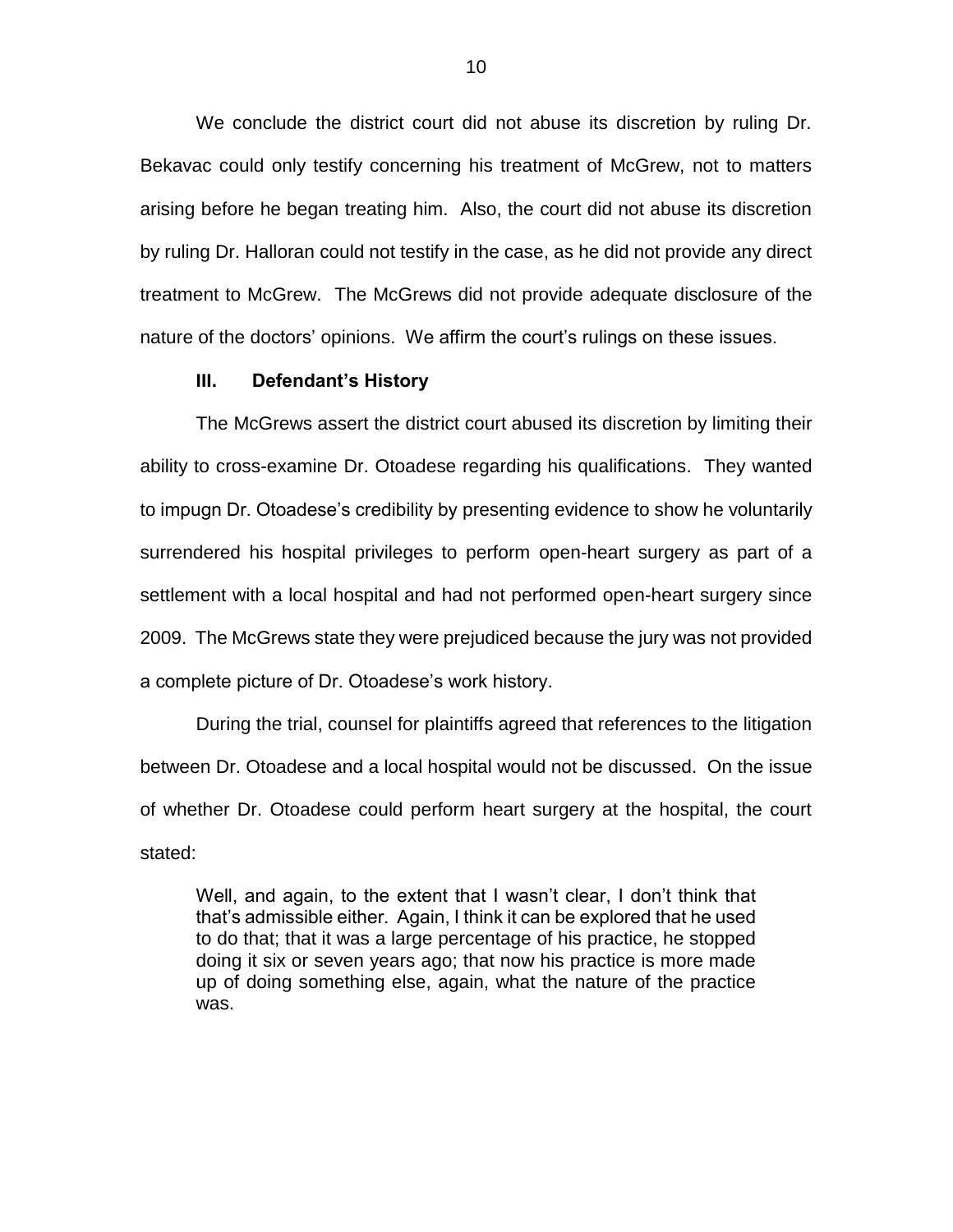The McGrews also sought to present evidence to show Dr. Otoadese was terminated from a medical clinic and opened his own clinic in 2013. The district court ruled:

I do believe that once he takes the stand, and in light of some of the statements made in opening about his background, that his background is fully—is fully subject to being explored by counsel for the Plaintiff to an extent, meaning, where did you work? How long were you there? When did you leave? What was the nature of your practice? Those types of things, I think, are—can be gotten into. References to kicked out or the nature in which his relationship ended with [the medical clinic], I think is inadmissible.

The McGrews claim the district court abused its discretion by ruling some parts of Dr. Otoadese's professional history were not admissible. They assert Dr. Otoadese was presented as an expert by the defense and "should have been subjected to the same scrutiny given to retained experts." Dr. Otoadese stated his termination from the medical clinic was related to a patient lawsuit, an out-of-court settlement, and a determination he was not insurable.

Evidence is admissible only if it is relevant; "[i]rrelevant evidence is not admissible." Iowa R. Evid. 5.402. "Evidence is relevant if it has a tendency to make a consequential fact more or less probable than it would be without the evidence." *State v. Thomas*, 766 N.W.2d 263, 270 (Iowa Ct. App. 2009) (citing Iowa R. Evid. 5.401). Even if evidence is relevant, it may still be excluded if the danger of undue prejudice substantially outweighs the probative value of the evidence. Iowa R. Evid. 5.403.

The district court's ruling denying the McGrews' motion for a new trial stated:

The various evidence offered by the Plaintiffs concerning the ending of the relationship between Dr. Otoadese and [the medical clinic], as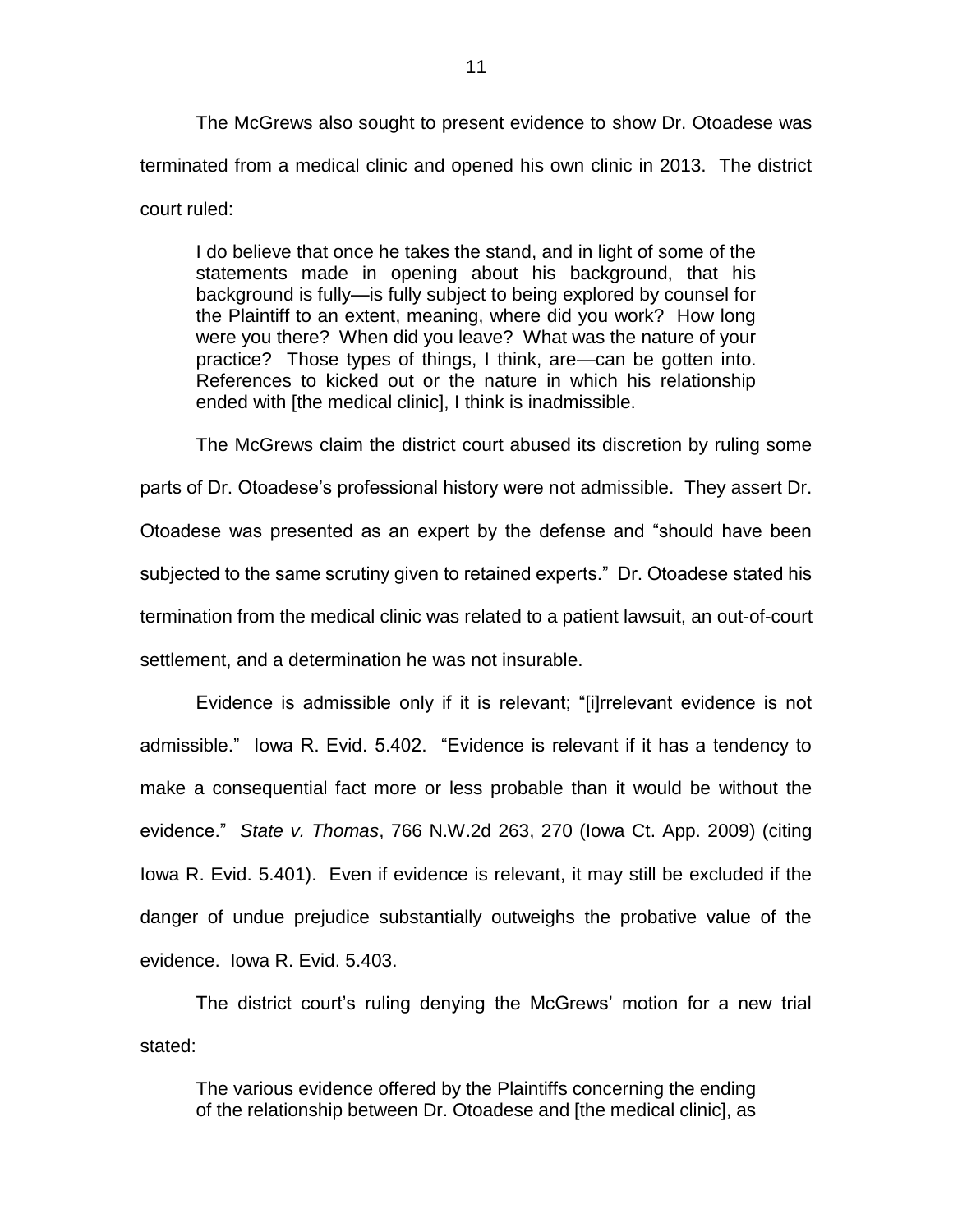well as Dr. Otoadese's privileges was not relevant to the issues to be decided by the jury in the present case and, further, even if relevant, had prejudicial effect that far exceeded any probative value that that evidence might provide.

We find the district court did not abuse its discretion in excluding this

evidence.

Even when the evidence had a minimal probative value, it may also be excluded on the grounds that it is unduly prejudicial. *See* Iowa R. Evid. 5.403.

We utilize a two-part test to decide whether evidence should be excluded under rule 5.403. "First, we consider the probative value of the evidence. Second, we balance the probative value against the danger of its prejudicial or wrongful effect upon the triers of fact." Probative value refers to "'the strength and force of the evidence to make a consequential fact more or less probable.'"

*State v. Webster*, 865 N.W.2d 223, 242 (Iowa 2015) (citations omitted). Evidence

may be considered unfairly prejudicial if it "appeals to the jury's sympathies,

arouses its sense of horror, provokes its instinct to punish, or triggers other

mainsprings of human action that may cause a jury to base its decision on

something other than the established propositions in the case." *Id.* at 242–43.

In order to weigh the probative value of evidence against the danger of

unfair prejudice, the court considers

(1) the need for the proffered evidence "in view of the issues and other available evidence," (2) whether there is clear proof it occurred, (3) the "strength or weakness of the prior-acts evidence in supporting the issue sought to be prove[d]," and (4) the degree to which the evidence would improperly influence the jury.

*Id.* at 243 (citations omitted). "Weighing probative value against prejudicial effect 'is not an exact science,' so 'we give a great deal of leeway to the trial judge who must make this judgment call.'" *State v. Einfeldt*, 914 N.W.2d 773, 784 (Iowa 2018) (citation omitted).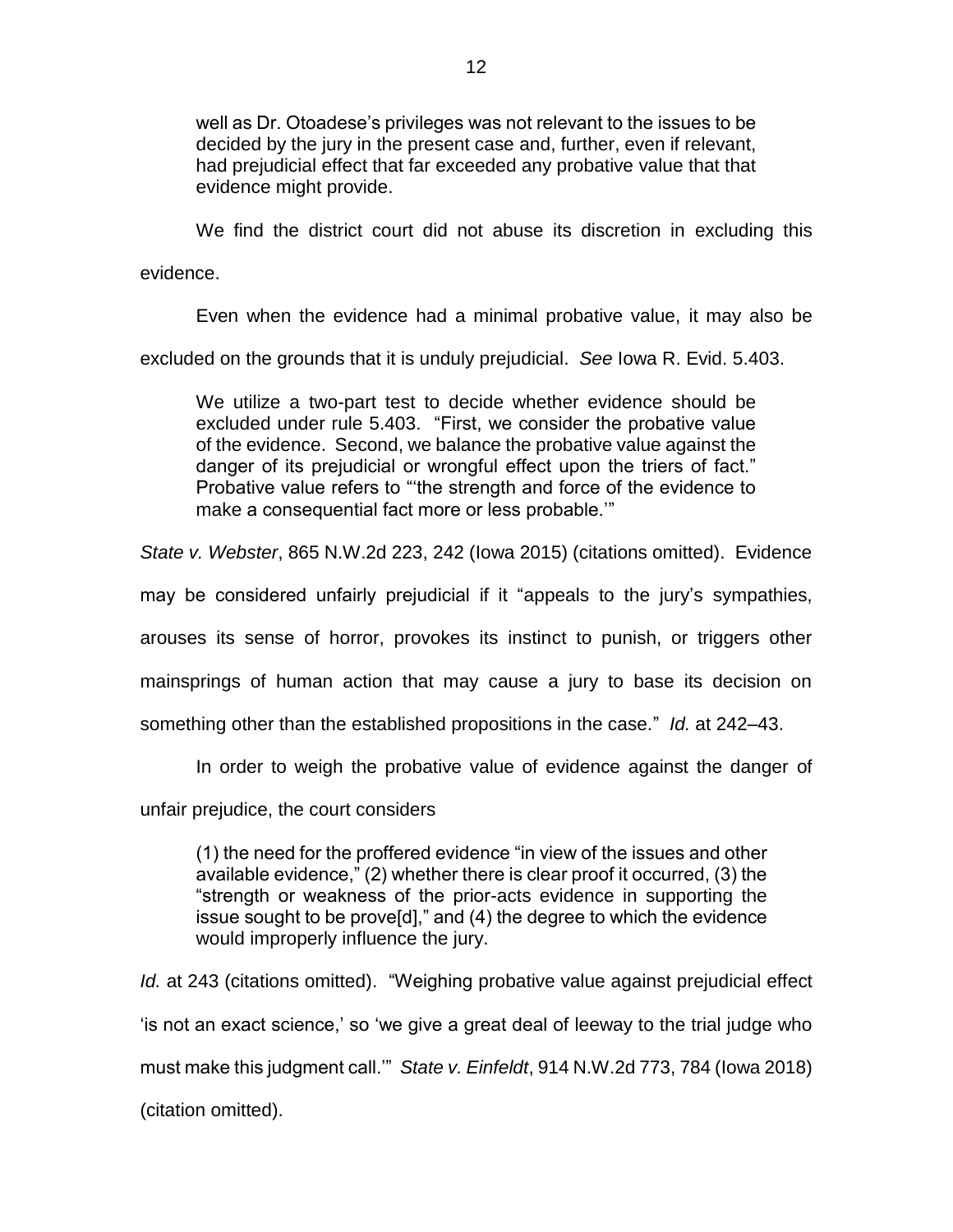There was no need for the evidence; there was no clear proof of exactly what occurred leading to the settlement agreements between Dr. Otoadese and the hospital and medical clinic. The evidence gave weak support to the proposition that Dr. Otoadese was negligent. *See Webster*, 865 N.W.2d at 243.

In addition, even if the evidence had some relevance, any probative value would be outweighed by the danger the evidence is unduly prejudicial. *See* Iowa R. Evid. 5.403. The evidence would improperly influence the jury to find Dr. Otoadese liable based on evidence involving different events. *See* Webster, 865 N.W.2d at 243. We conclude the district court did not abuse its discretion in finding the evidence was inadmissible.

The McGrews claim their due process rights were violated because they were unable to present the evidence of Dr. Otoadese's prior work history. This issue was first raised in the McGrews' motion for a new trial. In Dr. Otoadese's response to the motion, he noted the issue may not have been preserved. The district court did not rule on this constitutional issue. We conclude this issue has not been preserved for our review. *See Meier v. Senecaut*, 641 N.W.2d 532, 537 (Iowa 2002) ("It is a fundamental doctrine of appellate review that issues must ordinarily be both raised and decided by the district court before we will decide them on appeal.").

Finally, the McGrews' briefing refers to a matter involving a post-trial Board of Medicine settlement with Dr. Otoadese and the failure of Dr. Otoadese to